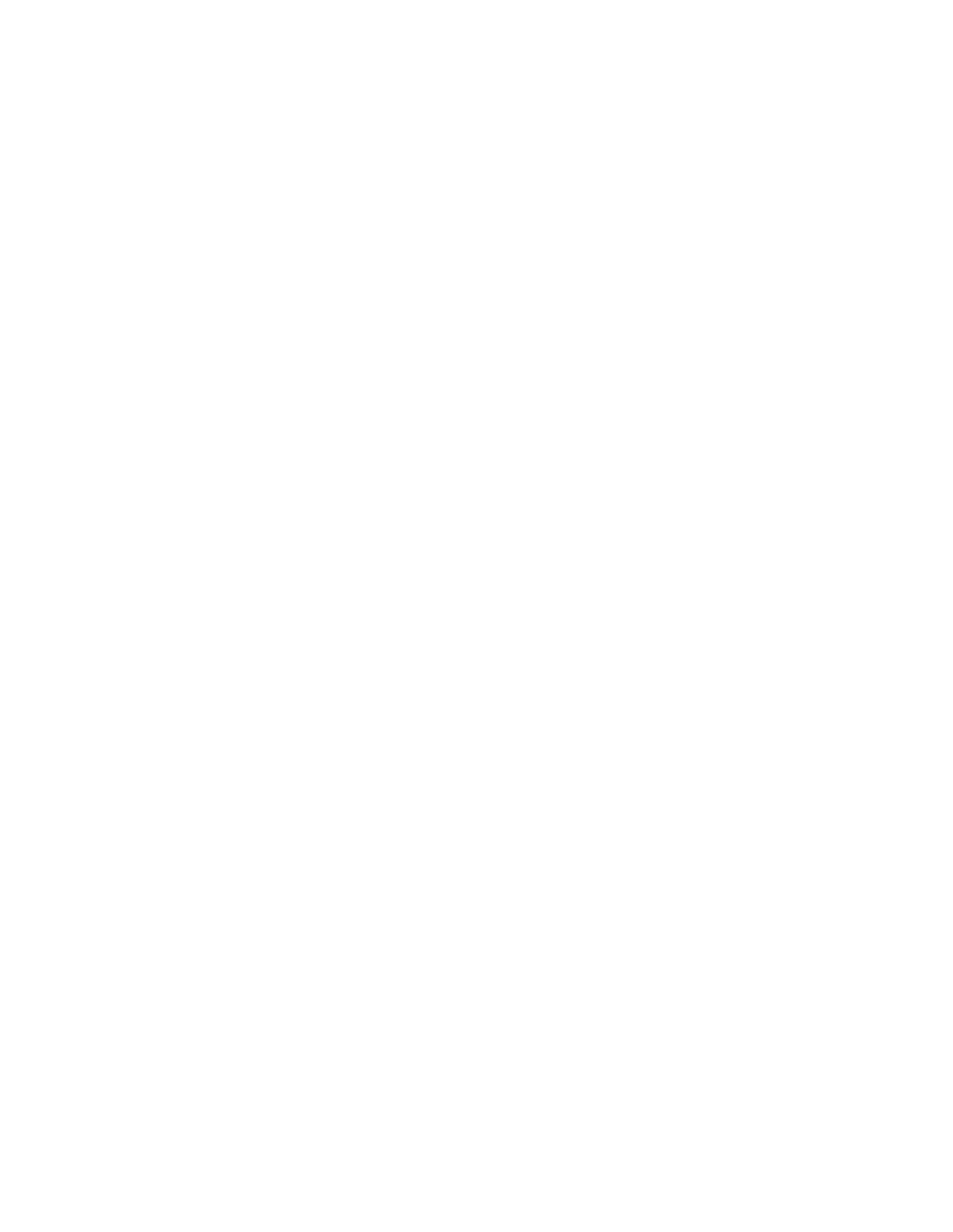# Employing Generally Accepted Scientific Principles to Address False Eyewitness Testimony Through Trial

Florina Altshiler $1$ 

**8 Stetson J. Advoc. & L. 1 (2021)**

## I. Introduction

1. On May 12, 2015, a suspect who attacked an NYPD officer with a hammer was shot by police in the middle of the day, on a crowded Midtown Manhattan street.<sup>[2](#page-2-0)</sup> There were eyewitnesses to the incident. Almost all of the witness reports were incorrect. Several people inaccurately reported that the police officers shot an unarmed man while he was on the ground and handcuffed. The incident was recorded on surveillance video, documenting the suspect attacking one of the officers with a hammer and that officer's partner then shooting the man while he was in the midst of the attack.

2. Why is eyewitness memory flawed? How can attorneys use psychology and social science principles to explore and explain issues common to eyewitness testimony throughout trial? The focus of this article is to explore the psychology of memory and techniques specific to addressing these issues starting with jury selection and continuing through

<sup>1</sup> Florina Altshiler, Esq. is a Partner with Russo & Gould LLP and an instructor of trial advocacy for Columbia University, School of Professional Studies and an adjunct professor at Daemen College and Buffalo State College.

<span id="page-2-0"></span><sup>2</sup> J. David Goodman & Al Baker, *Police Shoot Hammer-Wielding Man Sought in 4 Manhattan Attacks*, [N.Y. T](https://www.nytimes.com/2015/05/14/nyregion/officer-shoots-man-in-midtown-manhattan.html)IMES, May 13, 2015.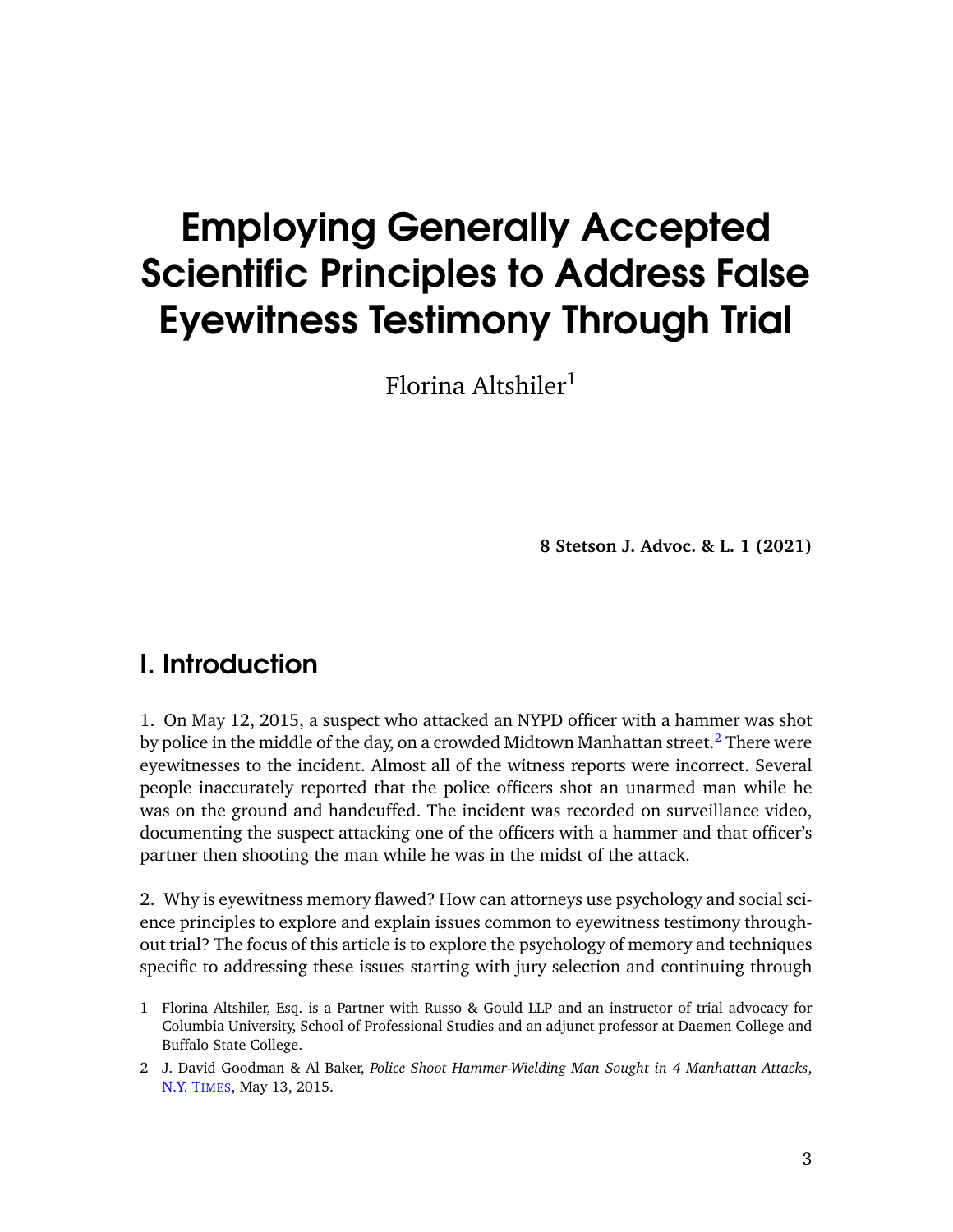trial to culminate in the selection of appropriately drafted jury instructions. There is a need to incorporate into jury instructions issues such as flawed memory, bias and suggestiveness as potential contributing factors to witness misinformation. A failure to understand and address these issues may result in wrongful convictions of innocent people and, in the civil setting, liability verdicts for significant sums of money as against parties that bear no responsibility for the alleged wrongdoing.

### II. Research and Memory

3. Memories are temporary constructions shaped by factors such as the witness' cognitive schemata, attitudes, and environmental conditions. Environmental conditions con-sist of contact and exchange with other people.<sup>[3](#page-3-0)</sup> Some deviations from the original experience can be attributed to forgetting; some deviations reflect systematic biases and distortions.

4. Persuasion or conformity to an idea that is not necessarily true is called classical social influence. It can be implanted by other people's attitudes, behaviors, and judgments. In social psychology, people's attitudes or behaviors change as a result of other people's communication or responses.[4](#page-3-1)

5. According to Dr. Elizabeth Loftus, Distinguished Professor of Psychology and Social Behavior and Professor of Law at the University of California, "If someone has gaps in their narrative, they can fill it in with lots of things. Often, they fill it with their own expectations, and certainly what they may hear from others."<sup>[5](#page-3-2)</sup>

6. Starting with depositions, attorneys defending corporate clients in negligent security cases can ask exhaustive questions regarding situational awareness to piece together a person's memory. For example, attorneys should question the witness' activities immediately prior to and during the incident, surrounding noise level, lighting conditions, potential distractions, etc. Questions at deposition should be open-ended and non-suggestive to offer the best possible opportunity to gather facts. As facts are gathered, attorneys may begin to funnel their questions into leading questions that support their theory of the case. Skipping the initial open ended inquiry stage is, however, a grave investigative error.

<span id="page-3-0"></span><sup>3</sup> Elizabeth F. Loftus & Hunter G. Hoffman, *Misinformation and Memory: The Creation of Memory*, [118](https://www.semanticscholar.org/paper/Misinformation-and-memory%3A-the-creation-of-new-Loftus-Hoffman/4633fa4d948d8a0364ec3060c0b215fed0455685) J. EXP. P[SYCHOL](https://www.semanticscholar.org/paper/Misinformation-and-memory%3A-the-creation-of-new-Loftus-Hoffman/4633fa4d948d8a0364ec3060c0b215fed0455685). GEN. 100 (1989).

<span id="page-3-1"></span><sup>4</sup> ELIZABETH F. LOFTUS, E[YEWITNESS](https://www.google.com/books/edition/Eyewitness_Testimony/uBlAU24-qsoC?hl=en&gbpv=1) TESTIMONY (1996).

<span id="page-3-2"></span><sup>5</sup> Jim Dwyer, *Witness Accounts in Midtown Hammer Attack Show the Power of False Memory*, [N.Y. T](https://www.nytimes.com/2015/05/15/nyregion/witness-accounts-in-midtown-hammer-attack-show-the-power-of-false-memory.html)IMES, May 14, 2015.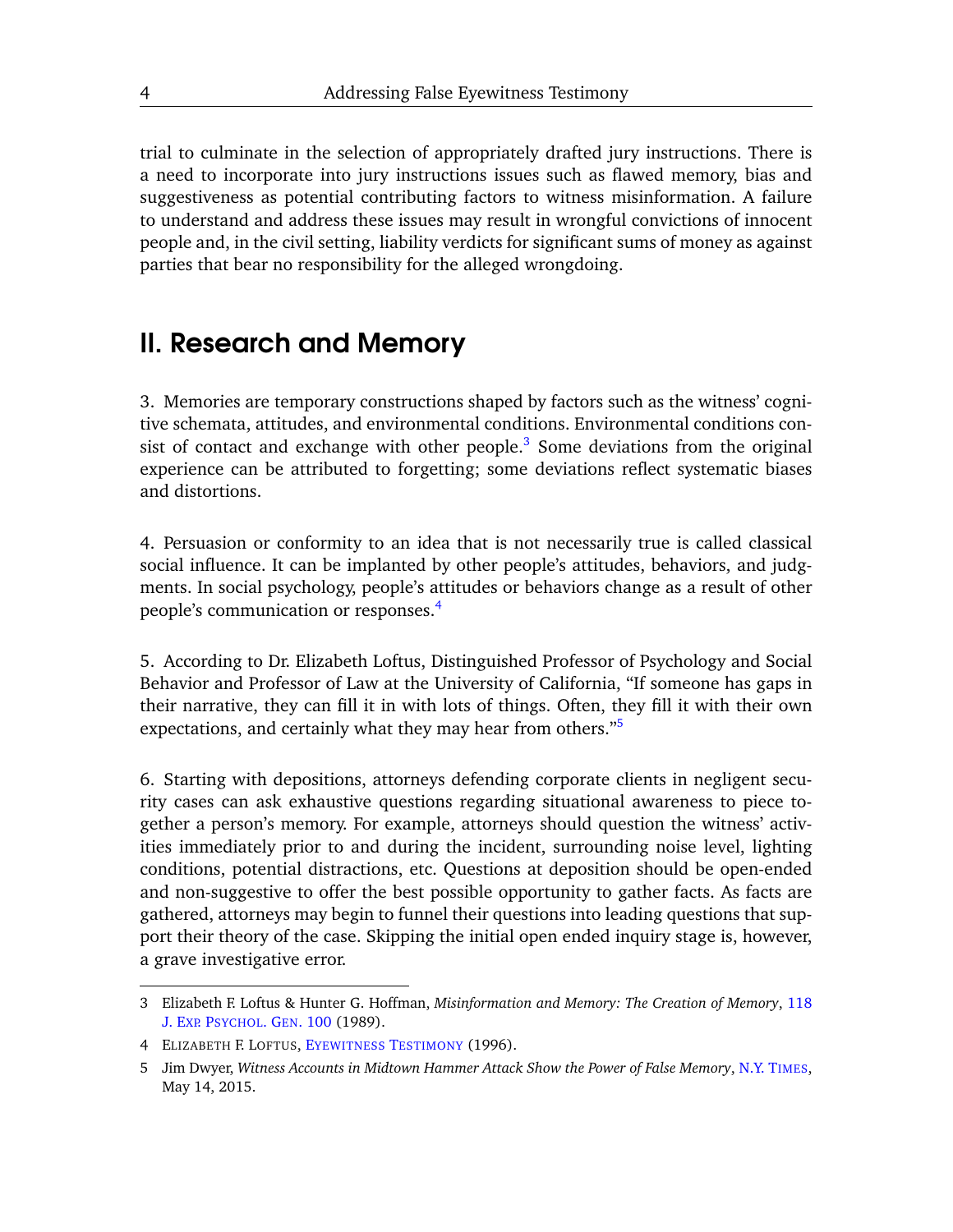7. At trial, attorneys can attack the environmental conditions and attitudes that may have played a factor informing the alleged memory. For example, in an excessive force case, defense attorneys can address the perception of police brutality as a cultural phenomenon and address the biasing impacts of such an environment on the witness' ability to perceive the reality of the situation. Questions can be asked on cross-examination of the biases that the witness may hold against law enforcement in general and the effects of media attention to certain other police brutality cases of note. Securing experts on these issues, in jurisdictions where permissible, is also particularly helpful. Additionally, many jurisdictions, with a notable exception in the state of Kentucky, allow expert witness testimony on the issue of memory and the pitfalls of eye witnesses testimony. In a number of jurisdictions, courts recognize the usefulness of expert testimony on eye witness identification, particularly in the areas of human memory and perception.<sup>[6](#page-4-0)</sup>

#### III. A Case Study

8. In the hammer attack in Midtown Manhattan, as described in the New York Times article, a woman riding her bike past Eighth Avenue saw the incident stated, "I did not see the civilian running or swinging the hammer. In my mind I assumed he was standing there passively, and now is on the ground in handcuffs. With all the accounts in the news of police officers in shootings, I assumed that police were taking advantage of someone who was easily discriminated against. . . even though I looked away."

9. According to the Times, a second eyewitness, a man who heard the ruckus, reported that he heard "some shouts, then [saw] a police officer chase a man into the street." He further reported that the officer then shot the man in the middle of the avenue. He told the reporter from the Times, "he looked like he was trying to get away from the officers."

10. Research reveals that eyewitnesses miss things that happen right in front of their eyes. How people focus their attention affects their perception. Eyewitnesses have an idea in their mind and then look for evidence that supports that idea, not always paying attention to evidence suggesting that the idea is inaccurate. This is called confirmation bias.<sup>[7](#page-4-1)</sup> Confirmation bias creates a presumption that makes eyewitnesses insensitive to potentially exonerating information. Addressing confirmation biases, starting with jury selection, is imperative to success at trial. Using an expert psychologist, when appropriate, may also assist during trial.

<span id="page-4-0"></span><sup>6</sup> *U.S. v. Jordan*, [924 F. Supp. 433](https://law.justia.com/cases/federal/district-courts/FSupp/924/443/1471686/) (W.D.N.Y. 1996).

<span id="page-4-1"></span><sup>7</sup> Gerald Echterhoff & William Hirst., *Social Influence on Memory*, 40 SOC. P[SYCHOL](https://www.researchgate.net/publication/232436825_Social_Influence_on_Memory). 106 (2009).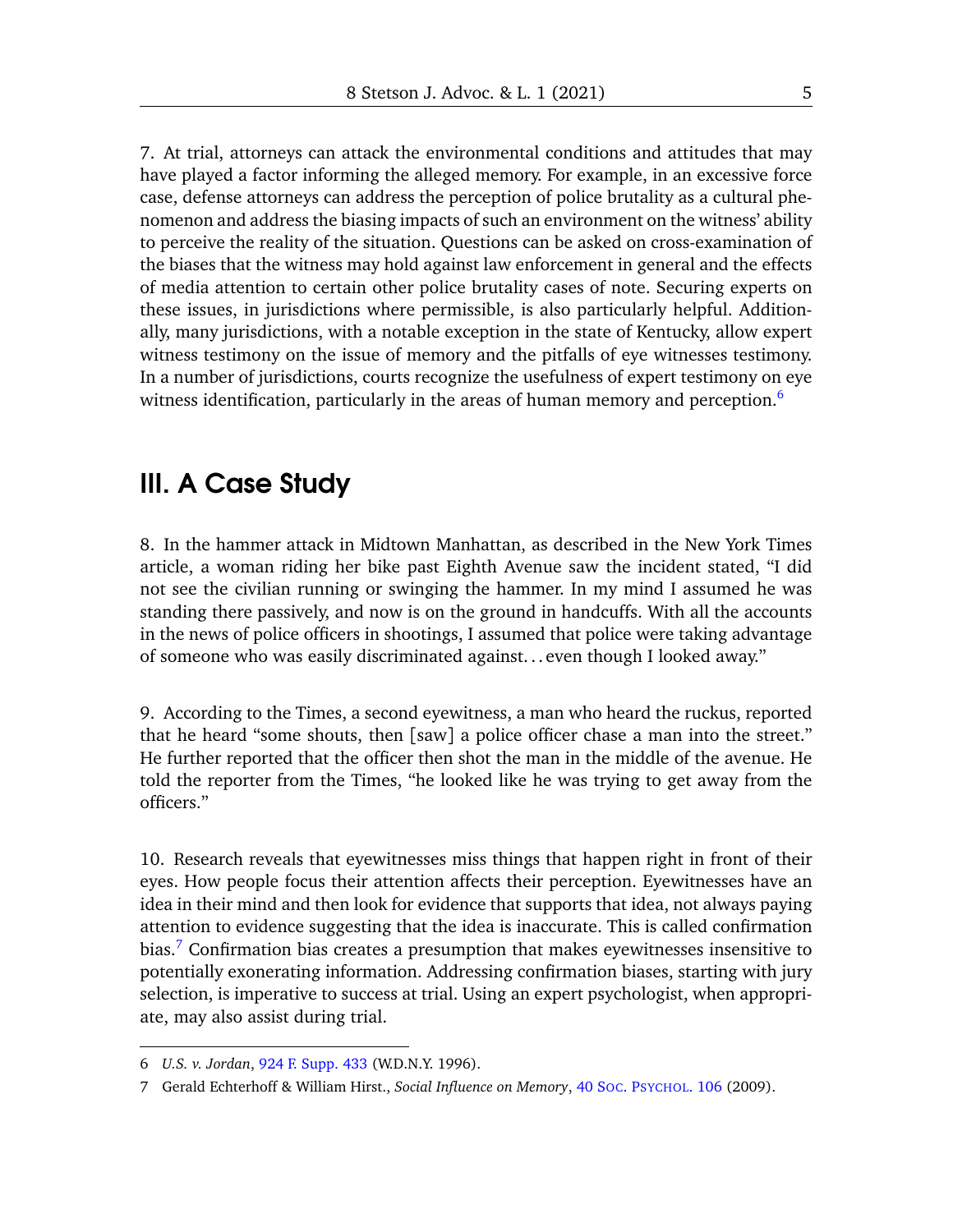11. To put this into context, there was an increasing amount of media attention to instances of police brutality in May 2015. The eyewitnesses in the case study automatically assumed that the man with the hammer was a victim. This is an example of classical social influence and confirmation bias as described above. In Federal Court, where jury selection is conducted by the Judge, attorneys do not have the ability to engage in hypothetical scenarios and a discussion with the jury as they would in State Court in jurisdictions that allow attorneys to voir dire the jury pool. This must all be addressed at jury selection and on cross-examination. Attorneys should ask potential jurors exhaustive questions regarding their media influences and perceptions, their contact with law enforcement and any prior negative experiences. Further, attorneys should engage in hypothetical scenarios with jurors to explain social influence and confirmation bias and to persuade jurors, starting with jury selection, that the witness' testimony may be flawed.

#### IV. Testimony on Lineups

12. In the renowned case, *United States v. Wade*, the U.S. Supreme Court opined that the confrontation compelled by the State between the accused and the victim or witnesses to a crime to elicit identification evidence is "peculiarly riddled with innumerable dangers and variable factors which might seriously, even crucially, derogate from a fair trial."[8](#page-5-0) The *Wade* Court went on to opine "vagaries of eyewitness identification are wellknown; the annals of criminal law are rife with instances of mistaken identification. A major factor contributing to the high incidence of miscarriage of justice from mistaken identification has been the degree of suggestion inherent in the manner in which the prosecution presents the suspect to witnesses for pretrial identification."

13. It is, therefore, important for attorneys to secure all discovery about the lineup. The possibility of influence may be supported when comparing the confidence statement made by the witness from the time of lineup to the time of trial; any audio or video recordings of the proceeding; and, most significantly, whether the lineup was single blind or double blind.<sup>[9](#page-5-1)</sup>

14. Research supports that lineups should be conducted by administrators who do not know which lineup member is the suspect (i.e., a double-blind administration). Single-blind lineup administration, in which the administrator does know which lineup member is the suspect is documented to increase the rate at which witnesses identify suspects, increasing the likelihood of false identifications and wrongful convictions. In

<span id="page-5-0"></span><sup>8</sup> *United States v. Wade*, [388 U.S. 218, 228](https://scholar.google.com/scholar_case?case=2405096012715955489&q=388+us+218&hl=en&as_sdt=40006) (1967).

<span id="page-5-1"></span><sup>9</sup> See also Margaret B. Kovera & Andrew J. Evelo*, The Case for Double-Blind Lineup Administration*, [23](https://www.researchgate.net/publication/318250014_The_Case_for_Double-Blind_Lineup_Administration) PSYCHOL. PUB. POL'Y[. & L. 421](https://www.researchgate.net/publication/318250014_The_Case_for_Double-Blind_Lineup_Administration) (2017).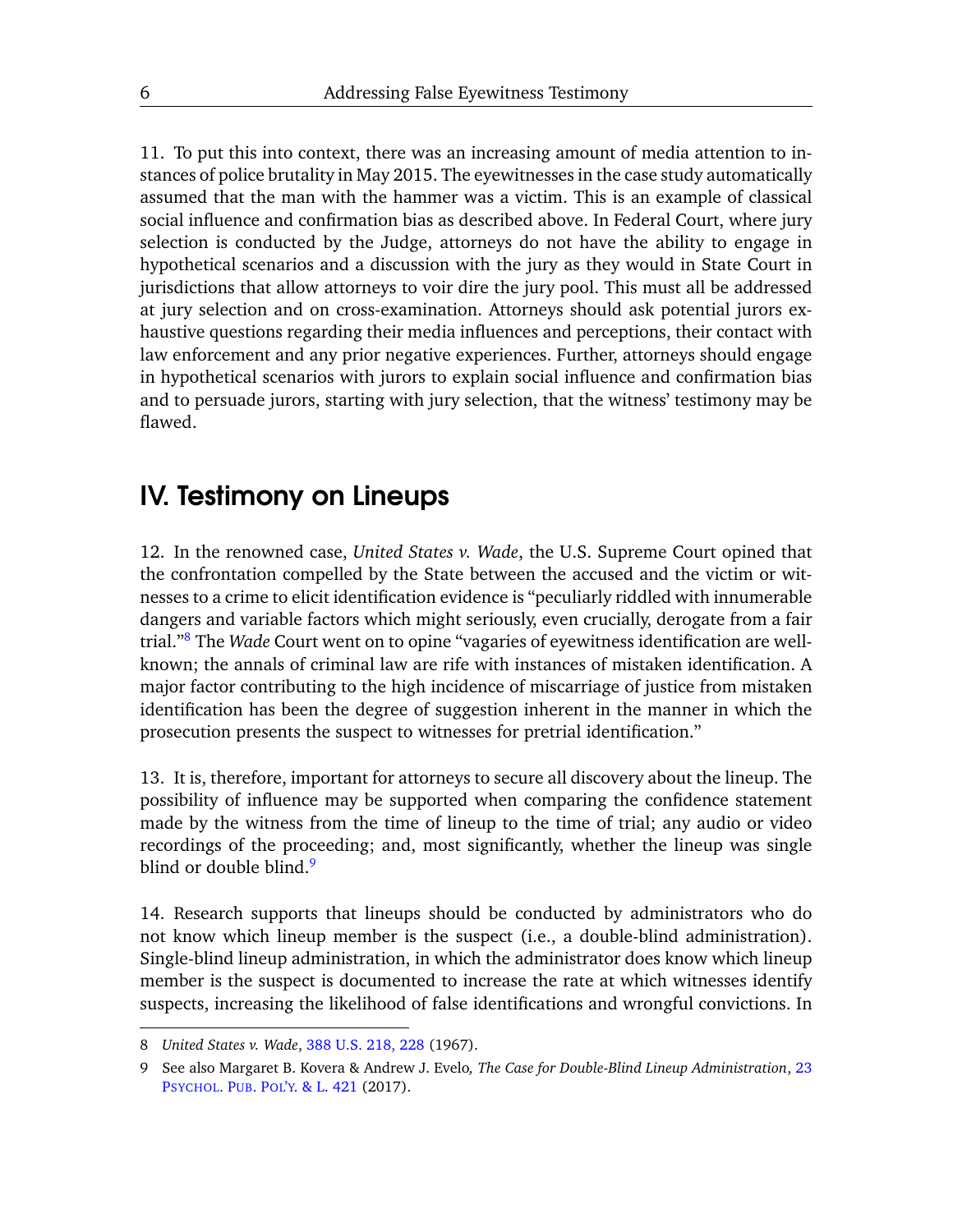single-blind lineups, there is also an increase in correct identifications of the guilty; this may appear desirable but, in fact, this increase in correct identifications is the result of impermissible suggestion on the part of the administrator. Additionally, singleblind administration influences witness confidence through an administrator's feedback to witnesses about their choices, reducing the correlation between witness confidence and accuracy. Finally, single-blind administration influences police reports of the witness' identification behavior, with the same witness behavior resulting in different outcomes for suspects depending upon whether the administrator knew which lineup member was the suspect. Administrators who know which lineup member is the suspect in an identification procedure emit behaviors that increase the likelihood that witnesses will choose the suspect, primarily by causing witnesses who would have chosen a filler (known innocent member of the lineup who is not the suspect) to choose the suspect.<sup>[10](#page-6-0)</sup> To avoid impermissible suggestion, photo arrays and lineups should be administered using double-blind procedures.

#### V. Suggestive Questioning

15. The *Wade* court further concluded that "the influence of improper suggestion upon identifying witnesses probably accounts for more miscarriages of justice than any other single factor — perhaps it is responsible for more such errors than all other factors combined. Suggestion can be created intentionally or unintentionally in many subtle ways. However, the dangers for the suspect are particularly grave when the witness' opportunity for observation was insubstantial, and thus his susceptibility to suggestion the greatest." $11$  People respond emotionally to subtle cues such as words, sounds or smells without awareness of their emotions coloring their thoughts.<sup>[12](#page-6-2)</sup>

16. Studies have concluded that witnesses substantially change their description of a perpetrator after learning a particular suspect's height and weight.<sup>[13](#page-6-3)</sup>

17. Studies also show that a speaker may implant biasing information in a listener.<sup>[14](#page-6-4)</sup> The speaker may replace information already existing in the listener's mind with new information in the formulation of the question itself. Credibility and trustworthiness of a social source (i.e. police officer) affects transmitted information in a question or

<span id="page-6-0"></span><sup>10</sup> See also Margaret B. Kovera & Andrew J. Evelo*, The Case for Double-Blind Lineup Administration*, [23](https://www.researchgate.net/publication/318250014_The_Case_for_Double-Blind_Lineup_Administration) PSYCHOL. PUB. POL'Y[. & L. 421](https://www.researchgate.net/publication/318250014_The_Case_for_Double-Blind_Lineup_Administration) (2017).

<span id="page-6-1"></span><sup>11</sup> *United States v. Wade*, [388 U.S. 218, 229](https://scholar.google.com/scholar_case?case=2405096012715955489&q=388+us+218&hl=en&as_sdt=40006) (1967) (internal citations omitted).

<span id="page-6-2"></span><sup>12</sup> DAN ARIELY, P[REDICTABLY](http://radio.shabanali.com/predictable.pdf) IRRATIONAL (2008).

<span id="page-6-3"></span><sup>13</sup> Nancy Mehrkens Steblay, *Social Influence in Eyewitness Recall: A Meta-Analytic Review of Lineup Instruction Effects*, [21 L. & H](https://www.researchgate.net/publication/226899714_Social_Influence_in_Eyewitness_Recall_A_Meta-Analytic_Review_of_Lineup_Instruction_Effects)UMAN BEHAVIOR 283 (1997).

<span id="page-6-4"></span><sup>14</sup> Vicki L. Smith & Phoebe C. Ellsworth, *The Social Psychology of Eyewitness Accuracy: Leading Questions and Communicator Expertise*, 72 J. APPL. PSYCHOL. 292 (1987).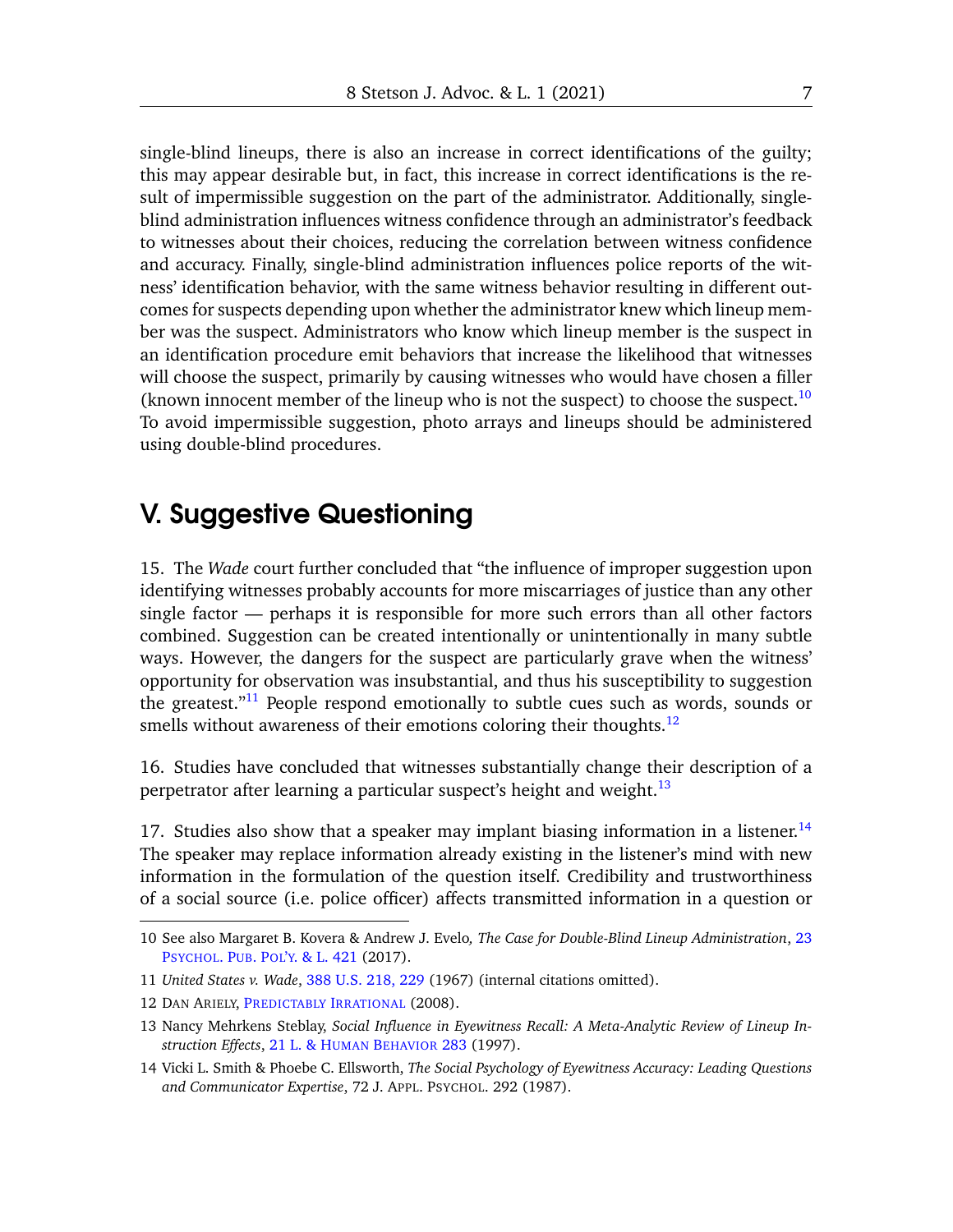statement.<sup>[15](#page-7-0)</sup> For this reason, it is imperative to address police techniques on cross examination.

18. Witnesses who are shown multiple photo arrays/lineups, make hesitating identifications such as "might be" or "thought." But, by trial, according to one study, witnesses are confident in their identification.<sup>[16](#page-7-1)</sup>

19. Attorneys should be prepared to address these issues at trial, through the cross examination of witnesses. More importantly, attorneys in jurisdictions that allow for voir dire by attorneys, should explore these psychology concepts in jury selection by presenting hypothetical examples to the jury pool and eliciting their opinions about the power of suggestion, false memory, undue influence and other factors as addressed herein.

## VI. The Weapon Focus Effect

20. When there is a gun or knife present, witnesses fixate on that object rather than the perpetrator.<sup>[17](#page-7-2)</sup> Dr. Loftus' research further reveals that stress and anxiety create a tunnel vision on the weapon which negatively affects memory.

21. In a study conducted by Jo Saunders in 2009, $^{18}$  $^{18}$  $^{18}$  two experiments were reported in which individuals were presented with a post event source of purposely incorrect information via suggestive questioning (akin to cross examining) while others were asked to provide their own narratives with open ended questioning (as commonly done with depositions). The second experiment had presented the information in the presence of a weapon and in the absence of a weapon.

22. The results found suggestive questioning (as is common with police interrogative techniques) to increase flawed memory concerning the central item, as compared with a narrative, and more flawed memory was found for the weapon-present than for the alternative scenario with a newspaper present in lieu of a weapon. This weapon focus effect, as it is termed in psychology, should also be explored during jury selection to address issues with witness misidentification.

<span id="page-7-0"></span><sup>15</sup> Gary Wells, et al., *Eyewitness Identification Procedures: Recommendations for Lineups and Photospreads*, [22 L. & H](https://www.researchgate.net/publication/228845143_Eyewitness_Identification_Procedures_Recommendations_for_Lineups_and_Photospreads)UM. BEHAV. 603 (1998).

<span id="page-7-1"></span><sup>16</sup> Amy Bradfield Douglas & Nancy Steblay, *Memory Distortion in Eyewitnesses: A Meta-Analysis of the Post-Identification Feedback Effect*, 20 APPLIED C[OGNITIVE](https://www.researchgate.net/publication/227871876_Memory_distortion_in_eyewitnesses_A_meta-analysis_of_the_post-identification_feedback_effect) PSYCHOL. 859 (2006).

<span id="page-7-2"></span><sup>17</sup> Elizabeth F. Loftus, et al., *Some Facts About "Weapon Focus"*, [11 L. & H](https://www.researchgate.net/publication/263938255_Some_facts_about_weapon_focus)UM. BEHAV. 55 (1987).

<span id="page-7-3"></span><sup>18</sup> Jo Saunders, *Memory Impairment in the Weapon Focus Effect,* 37 MEMORY & C[OGNITION](https://www.researchgate.net/publication/24043600_Memory_impairment_in_the_weapon_focus_effect) 326 (2009).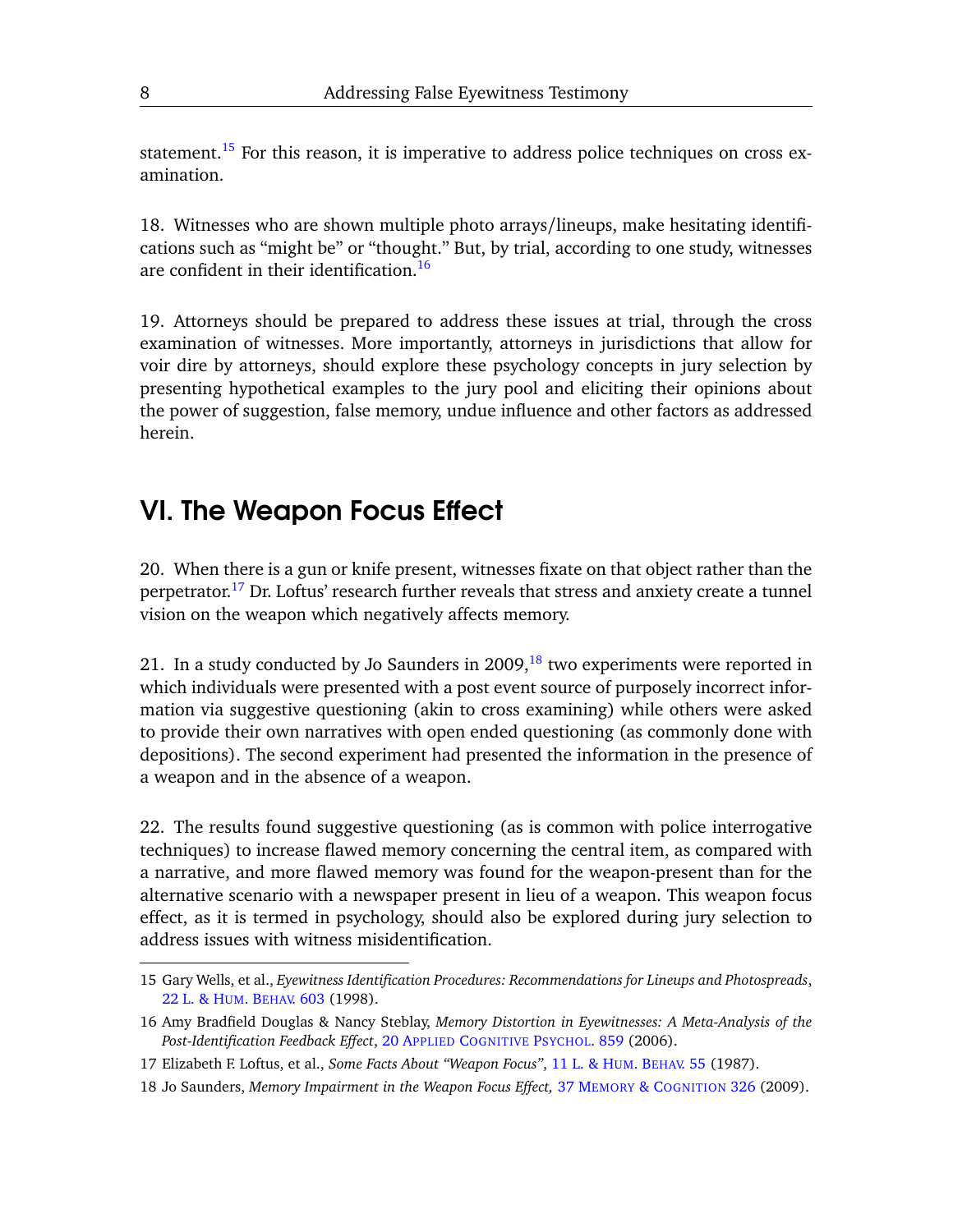# VII. Cross-Racial Identification

23. Another factor affecting the accuracy of eyewitness identifications is cross-racial identifications.<sup>[19](#page-8-0)</sup> People are better at recognizing faces of their own race versus a different race. When describing one's own race, witnesses can give more identification accuracy of physical characteristics. Studies suggest that pretrial identifications are less fair for African American defendants than Caucasian defendants. In those situations, victims point to defendants because only that defendant resembles the victim's initial description of the perpetrator. Addressing jurors' cross-racial experiences starting with jury selection is, therefore, crucial. The psychology of prejudice and racism must be explored starting with jury selection.

24. Cross-racial identification and confirmation bias becomes a major issue regard-ing line-up construction.<sup>[20](#page-8-1)</sup> Jurors are more prone to convict a defendant of a different race.<sup>[21](#page-8-2)</sup> A "fair" line up generally consists of a suspect and several similarly looking individuals. Possible alternatives include having lineups where the perpetrator is present and one where the perpetrator is absent.

25. Attorneys should be prepared to address these issues during the charge conference and propose that appropriate jury instructions, where applicable, be given on the issue of cross-racial identification.

26. In 66 of the 216 wrongful convictions overturned by DNA testing, cross-racial eyewitness identification was used as evidence to convict an innocent defendant. It is well settled in the field of social science research that cross-racial bias exists in identification. While the American Bar Association does recommend that judges read specific instructions to juries in cases involving cross-racial identification, attorneys may propose language that is specific to the facts and circumstances in their case. The ABA's proposed language is "You 'may' consider, if you think it is appropriate . . . ," instead of you "should" consider. The ABA's instruction makes no mention of the numerous scientific studies that have shown, empirically, that cross-racial bias exists. In cases where experts have not testified at trial on the subject (i.e., most cases), jurors are left ignorant of the established researchin this field. Instead of stating that "scientific studies have shown," the court cites the amorphous "ordinary human experience."

27. I encourage attorneys to propose the version as found in *Cross-Racial Identification Errors in Criminal Cases*:

<span id="page-8-0"></span><sup>19</sup> ELIZABETH F. LOFTUS, E[YEWITNESS](https://www.google.com/books/edition/Eyewitness_Testimony/uBlAU24-qsoC?hl=en&gbpv=1) TESTIMONY (1996).

<span id="page-8-1"></span><sup>20</sup> Elizabeth F. Loftus & Edie Greene, *Warning: Even Memory for Faces May Be Contagious*, [4 L. & H](https://www.researchgate.net/publication/225844913_Warning_even_memory_for_faces_may_be_contagious_Law_and_Human_Behavior_4_323-334)UM. BEHAV[. 323](https://www.researchgate.net/publication/225844913_Warning_even_memory_for_faces_may_be_contagious_Law_and_Human_Behavior_4_323-334) (1980).

<span id="page-8-2"></span><sup>21</sup> Shamena Anwar, et al., *The Impact of Jury Race in Criminal Trials,* [127 Q.J. E](https://academic.oup.com/qje/article/127/2/1017/1826107)CON. 1017 (2012).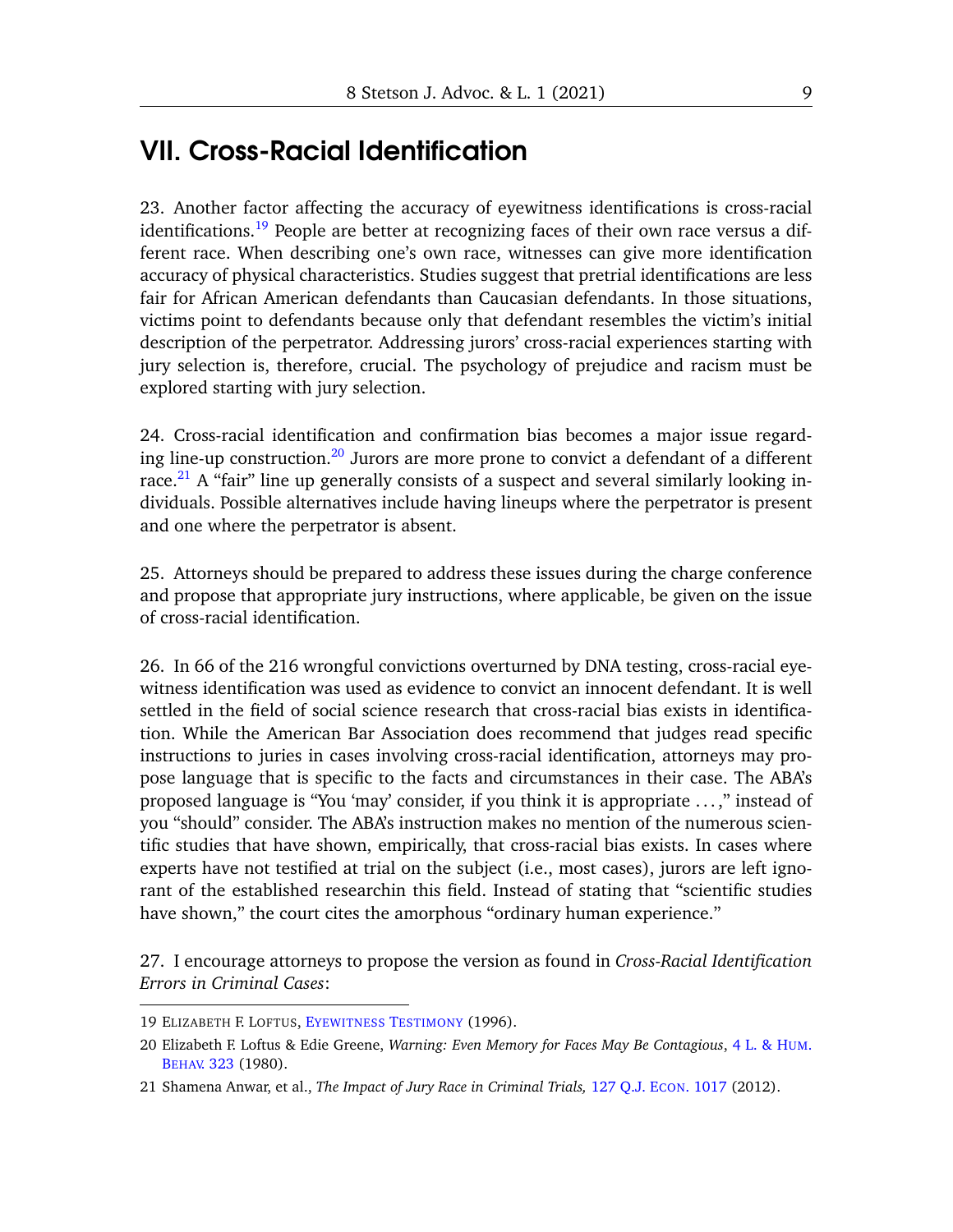In this case the identifying witness is of a different race than the defendant. In the experience of many it is more difficult to identify members of a different race than members of one's own. Psychological studies support this impression. In addition, laboratory studies reveal that even people with no prejudice against other races and substantial contact with persons of other races still experience difficulty in accurately identifying members of a different race. Quite often people do not recognize this difficulty in themselves. You should consider these facts in evaluating the witness's testimony, but you must also consider whether there are other factors present in this case that overcome any such difficulty of identification.<sup>[22](#page-9-0)</sup>

28. Attorneys should consider making motions for jury instructions on both estimator and system variables and should, of course, tailor their proposed instructions to the facts of their cases.

#### VIII. New Jersey's Approach

29. In *New Jersey v. Henderson*, [23](#page-9-1) Larry Henderson was accused of holding a gun on James Womble while a man murdered Rodney Harper. Two weeks later, Womble identified Henderson from a photo array and at trial. Henderson was convicted of reckless manslaughter and other charges. Womble failed to identify Henderson at the initial photo array until investigating officers intervened and exerted "pressure" or "nudging." Womble also ingested crack-cocaine and alcohol on the day of the murder. As a result of this case, New Jersey proposed new jury instructions in 2012. These include an instruction that "human memory is not foolproof."

Research has revealed that human memory is not like a video recording that a witness need only replay to remember what happened. Memory is far more complex. The process of remembering consists of three stages: acquisition—the perception of the original event; retention — the period of time that passes between the event and the eventual recollection of a piece of information; and retrieval — the stage during which a person recalls stored information. At each of these stages, memory can be affected by a variety of factors.<sup>[24](#page-9-2)</sup>

30. New Jersey also considers the following jury instructions:

<span id="page-9-1"></span><span id="page-9-0"></span><sup>22</sup> Sheri L. Johnson, *Cross-Racial Identification Errors in Criminal Cases*, 69 C[ORNELL](https://scholarship.law.cornell.edu/cgi/viewcontent.cgi?article=4357&context=clr) L. REV. 934 (1984) 23 *New Jersey v. Henderson*, [77 A.3d 536](https://scholar.google.com/scholar_case?case=17095163042376779041&q=77+a3d+536&hl=en&as_sdt=40006) (N.J. Super. Ct. App. Div. 2013).

<span id="page-9-2"></span><sup>24</sup> Identification: In-Court and Out-Of-Court Identifications, NEW JERSEY C[OURTS](https://www.njcourts.gov/attorneys/assets/criminalcharges/idinout.pdf).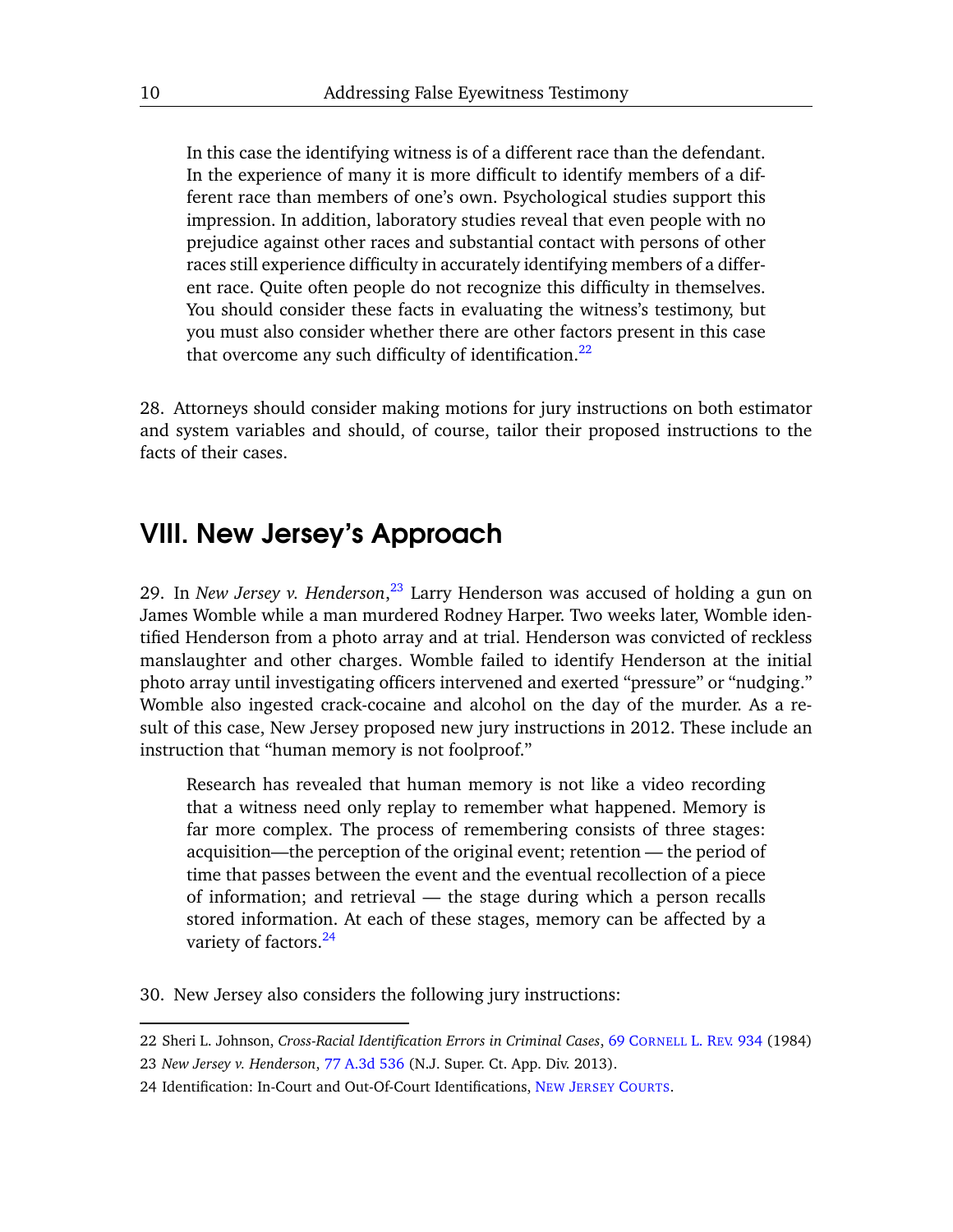- 1. Different race: "You should consider that in ordinary human experience, people may have greater difficulty in accurately identifying members of a different race" and
- 2. High stress: "Even under the best viewing conditions, high levels of stress can reduce an eyewitness's ability to recall and make an accurate identification."

31. Further, the New Jersey courts instruct that "A witness's level of confidence, standing alone, may not be an indication of the reliability of the identification. Although some research has found that highly confident witnesses are more likely to make accurate identifications, eyewitness confidence is generally an unreliable indicator of accuracy."

32. To address weapon focus, they instruct that:

you should consider whether the witness saw a weapon during the incident and the duration of the crime. The presence of a weapon can distract the witness and take the witness's attention away from the perpetrator's face. As a result, the presence of a visible weapon may reduce the reliability of a subsequent identification if the crime is of short duration.

33. While New York does not yet mandate these, consideration of same is urged to address the dangers of flawed eyewitness accounts.

#### IX. Conclusion

34. More states are adopting jury instructions that address the principles as discussed in this article. It is crucial that all state adopt these instructions and, further, that the instructions be mandatory, not optional, in cases involving single witness identification. In California, "the court has no sua sponte duty to give an instruction on eyewitness testimony. ... An instruction relating eyewitness identification to reasonable doubt, including any relevant 'pinpoint' factors, must be given by the trial court on request '[w]hen an eyewitness identification of the defendant is a key element of the prosecution's case but is not substantially corroborated by evidence giving it independent reliability.<sup>35</sup> Some states like Oregon and Massachusetts have developed extensive jury instructions to address these issues. In Massachusetts, the Supreme Judicial Court approved and recommended the use of the Model Eyewitness Identification Instruction.<sup>[26](#page-10-1)</sup> In its opinion, the Oregon Supreme Court noted that since 1979, when Classen was decided, there

<span id="page-10-0"></span><sup>25 1</sup> JUDICIAL COUNCIL OF CAL. CRIM. JURY INSTR. [No. 315](https://www.justia.com/criminal/docs/calcrim/300/315/) (2011).

<span id="page-10-1"></span><sup>26</sup> *Massachusetts v. Gomes*, [470 Mass. 352, 367](https://scholar.google.com/scholar_case?case=16595572923506487805&q=470+Mass.+352&hl=en&as_sdt=40006) (2015).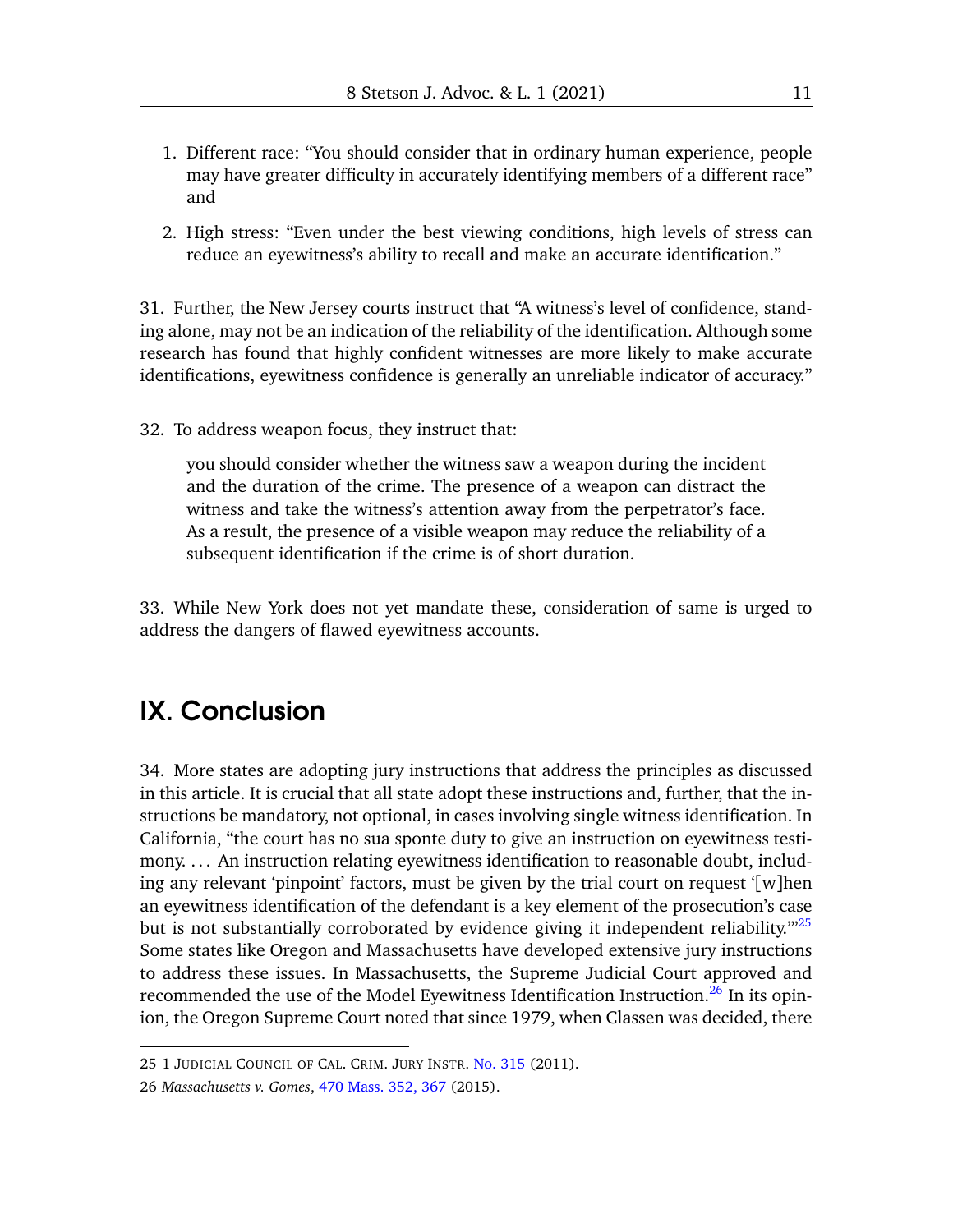have been more than 2,000 scientific studies on the reliability of eyewitness identifica-tion.<sup>[27](#page-11-0)</sup> Those studies have identified factors known to affect the reliability of such identifications. Those factors are divided into two categories: System variables, which refer to the procedure used to obtain identifications, such as lineups, showups, and suggestive questioning, which can cause post-event memory contamination; and, suggestive feedback and recording confidence; Estimator variables, which refer to characteristics of the witness that cannot be manipulated by the state, like stress, witness attention, duration of exposure, environmental conditions, perpetrator characteristics, speed of identification, and memory decay. In Massachusetts, for example, nine instructions are available specific to the following factors:

- 1. Opportunity to view the event;
- 2. Characteristics of the witness;
- 3. Cross-racial identification;
- 4. Passage of time;
- 5. Expressed certainty;
- 6. Exposure to outside information;
- 7. Identification procedures;
- 8. Failure to identify or inconsistent identification; and
- 9. Totality of the evidence.

35. Contrast this with the State of Kentucky which remains reluctant to embrace instructions on this issue. Section 1.09 Role of Jury in Assessing Evidence, Section A, In General: "It is fundamental that the jury must pass on all questions of fact" and Section D:

Weight of the Evidence: It is improper to instruct the jury on the weight to be accorded to any evidence, this being a question left entirely to their discretion. . . It is improper to give a reasonable doubt instruction concerning eyewitness identification since such would give undue emphasis to a particular aspect of the evidence.  $^{28}$  $^{28}$  $^{28}$ 

36. Section 4.30[2]: ". . . the court has not been receptive to expert testimony bearing on credibility of witnesses, and in most instances has been quite unreceptive to such testimony." Section 6.30[9] "The Kentucky case law proves very little room for expert testimony concerning the credibility of individual witnesses, and the federal caselaw is

<span id="page-11-0"></span><sup>27</sup> *Oregon v. Lawson*, [352 Or. 724, 739](https://scholar.google.com/scholar_case?case=13868935655718877167&q=352+Or.+724&hl=en&as_sdt=40006) (2012).

<span id="page-11-1"></span><sup>28</sup> *Evans v. Kentucky*, [702 S.W.2d 424](https://scholar.google.com/scholar_case?case=2183640114031919069&q=702+S.W.2d+424&hl=en&as_sdt=40006) (Ky. 1986); *Brock v. Kentucky*, [627 S.W.2d 42](https://scholar.google.com/scholar_case?case=11492353919388260355&q=627+S.W.2d+42&hl=en&as_sdt=40006) (Ky. Ct. App. 1981); *Jones v. Kentucky*, [556 S.W.2d 918](https://scholar.google.com/scholar_case?case=10449550653538475155&q=556+S.W.2d+918&hl=en&as_sdt=40006) (Ky. Ct. App. 1977).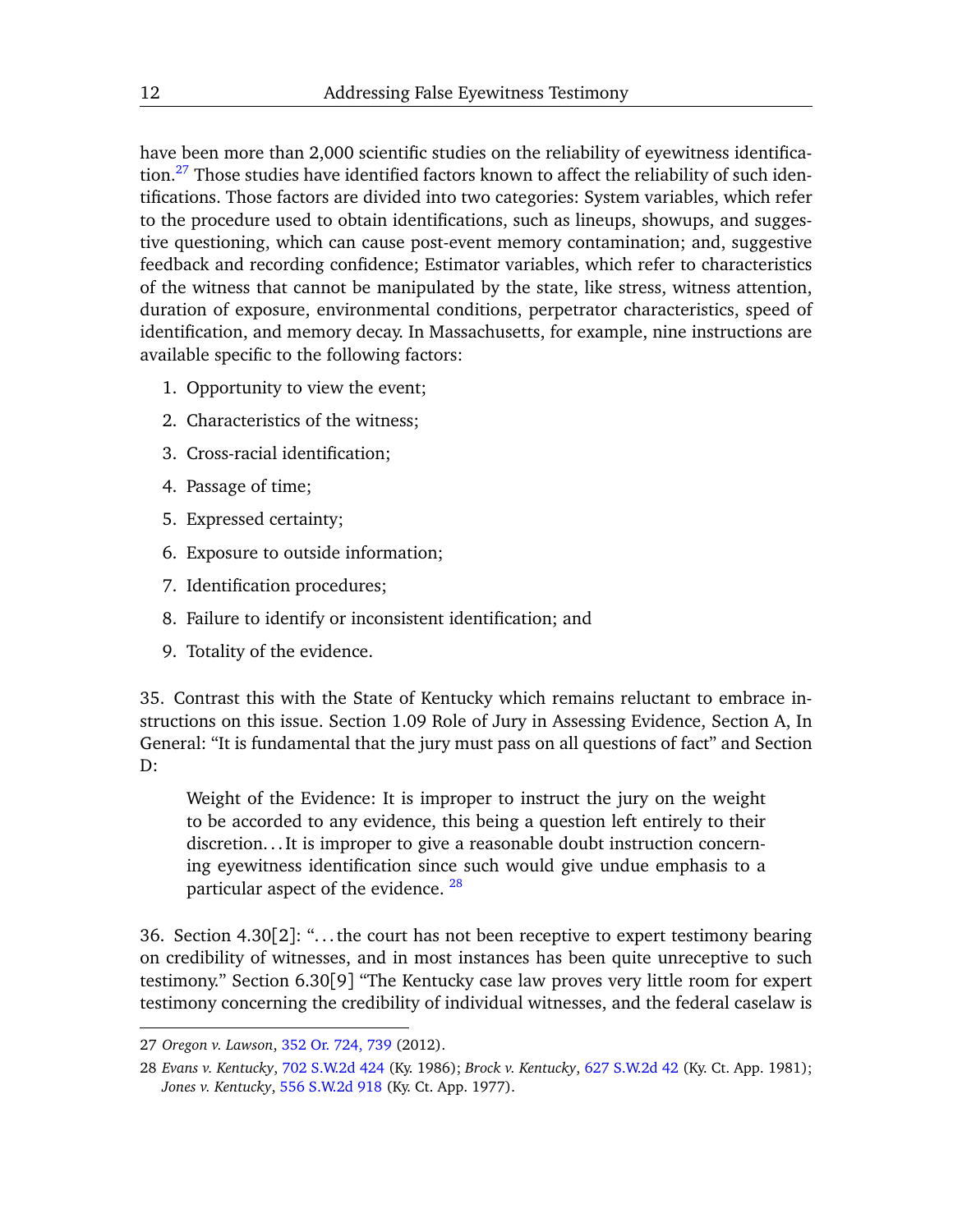equally unreceptive to such testimony.<sup> $n29$  $n29$ </sup>It is well established that mistaken eyewitness identifications contribute to a majority of wrongful convictions. According to the Innocence Project, mistaken identification resulted in approximately 71% of the more than 360 wrongful convictions in the United States overturned by post-conviction DNA evidence. Therefore, it is incumbent upon the justice system to embrace the scientifically established evidence as a safeguard against lay jurors' overreliance upon eyewitness testimony that is, inherently, flawed.

- 37. Additionally, all states should adopt the following reforms:
	- 1. lineups should be conducted as "Double-blind" Procedures with the use of a Blind Administrator;
	- 2. A series of statements, instructions, must be issued by the lineup administrator to the eyewitness to deter the eyewitness from feeling compelled to make a selection. One of the recommended instructions includes the directive that the suspect may or may not be present in the lineup;
	- 3. In composing the lineup, suspect photographs should be selected in a manner that does not bring unreasonable attention to the suspect and non-suspect photographs and/or live lineup members (fillers) should be selected so that the suspect does not stand out from among the other fillers. Law enforcement should select fillers using a blended approach that considers the fillers' resemblance to the description provided by the eyewitness and their resemblance to the police suspect;
	- 4. Immediately following the lineup procedure, the eyewitness should provide a confidence statement, in their own words, that articulates the level of confidence they have in the identification made; and
	- 5. The lineup procedure should be documented and electronically recorded. The recommendations are based upon reforms as implemented by 24 states; these states include: California, Colorado, Connecticut, Georgia, Louisiana, Maryland, Massachusetts, Michigan, Montana, Nebraska, Nevada, New Hampshire, New Jersey, New Mexico, North Carolina, Ohio, Oklahoma, Oregon, Rhode Island, Texas, Utah, Vermont, West Virginia and Wisconsin.

38. At this stage we can be reasonably certain that failing to set forth the scientifically accepted factors for evaluating eyewitness testimony, compounded by providing jurors perhaps incorrect, unclear instructions, cannot and does not advance accurate fact-finding by lay jurors. At the very least, the effort to draft correct instructions, in plain language, narrows the field of discourse and allows the possibility that jurors will

<span id="page-12-0"></span><sup>29</sup> See, e.g., *Hester v. Kentucky*, [734 S.W.2d 457](https://scholar.google.com/scholar_case?case=15229748841762768403&q=734+S.W.2d+457&hl=en&as_sdt=40006) (Ky. 1987); *Hellstrom v. Kentucky*, [825 S.W.2d 612](https://scholar.google.com/scholar_case?case=6830768993008678021&q=825+S.W.2d+612&hl=en&as_sdt=40006) (Ky. 1992); *Hall v. Kentucky*, [862 S.W.2d 321](https://scholar.google.com/scholar_case?case=13630215887000136132&q=862+S.W.2d+321&hl=en&as_sdt=40006) (Ky. 1993); *Newkirk v. Commonwealth*, [937 S.W.2d 690](https://scholar.google.com/scholar_case?case=4605870219094413105&q=937+S.W.2d+690&hl=en&as_sdt=40006) (Ky. 1996).